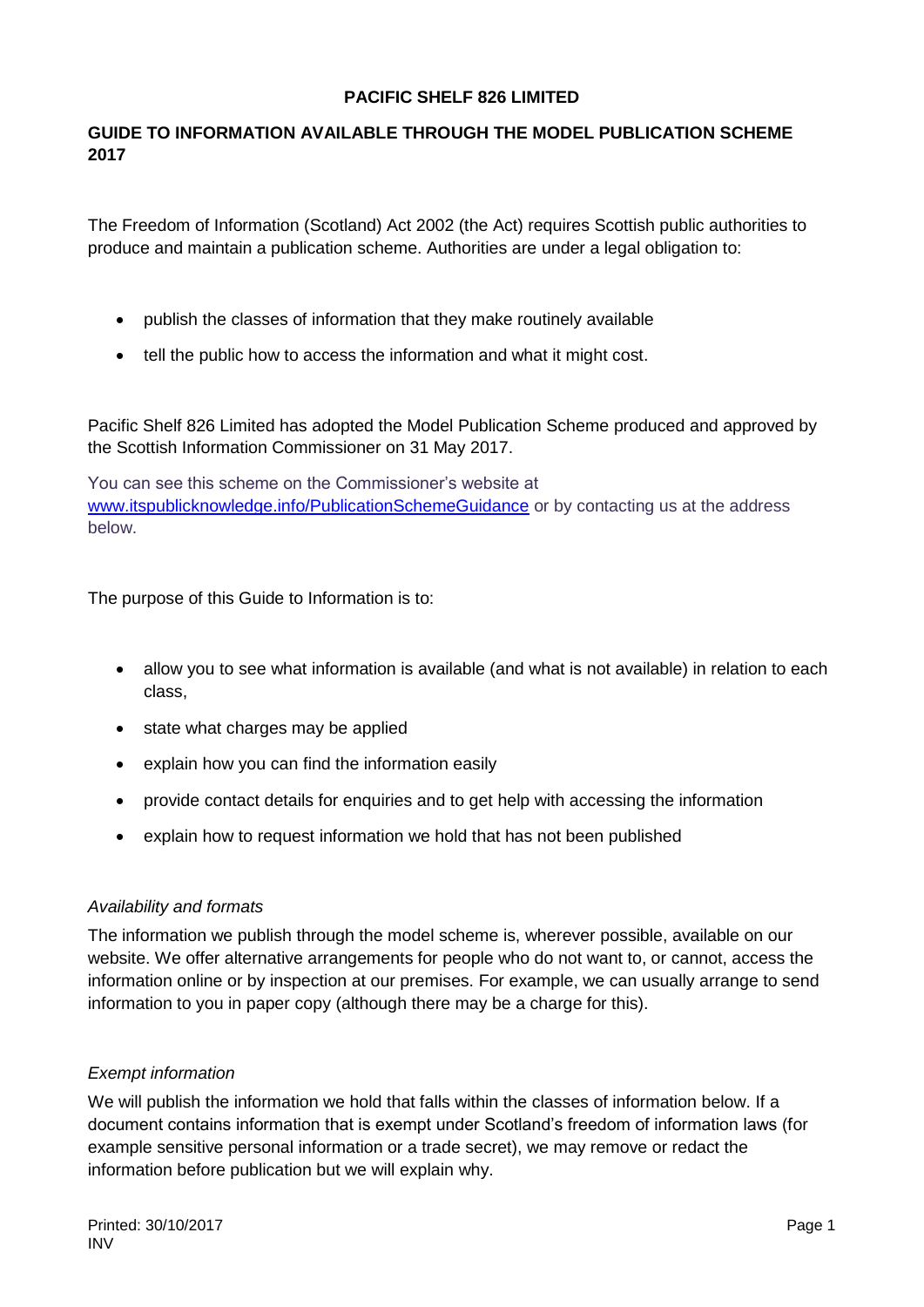### *Copyright*

Pacific Shelf 826 Limited has adopted the Open Government Licence for public sector information [http://www.nationalarchives.gov.uk/doc/open-government-licence/.](http://www.nationalarchives.gov.uk/doc/open-government-licence/) This sets out what you can and cannot do with our published information where we are the copyright holder.

Where Pacific Shelf 826 Limited does not hold the copyright in information we publish, we will make this clear in this guide.

### **Charges**

This section explains when we may make a charge for our publications and how any charge will be calculated.

There is no charge to view information on our website or at our premises.

We may charge for providing information to you e.g., photocopying and postage, but we will charge you no more than it actually costs us to do so. We will always tell you what the cost is before providing the information to you.

| Size of paper  | Pence per single<br>sided copy (black<br>and white) | Pence per single<br>sided copy<br>(colour) |
|----------------|-----------------------------------------------------|--------------------------------------------|
| A1             | £2.40                                               | £2.50                                      |
| A2             | £2.40                                               | £2.50                                      |
| A3             | £0.20                                               | £0.60                                      |
| A4             | £0.10                                               | £0.30                                      |
| A <sub>5</sub> | £0.10                                               | £0.30                                      |

Our photocopying charge per sheet of paper is shown in the table below:

Information provided on CD-Rom will be charged at £1.00 per computer disc.

We will recharge any postage costs at the rate we paid to send the information to you.

When providing copies of pre-printed publications, we will charge no more than the cost per copy of the total print run.

We do not pass on any other costs to you in relation to our published information.

This charging schedule does not apply to our commercial publications (see Class 8 below). These items are offered for sale through retail outlets such as book shops, academic journal websites or museum shops and their price reflects a 'market value' which may include the cost of production.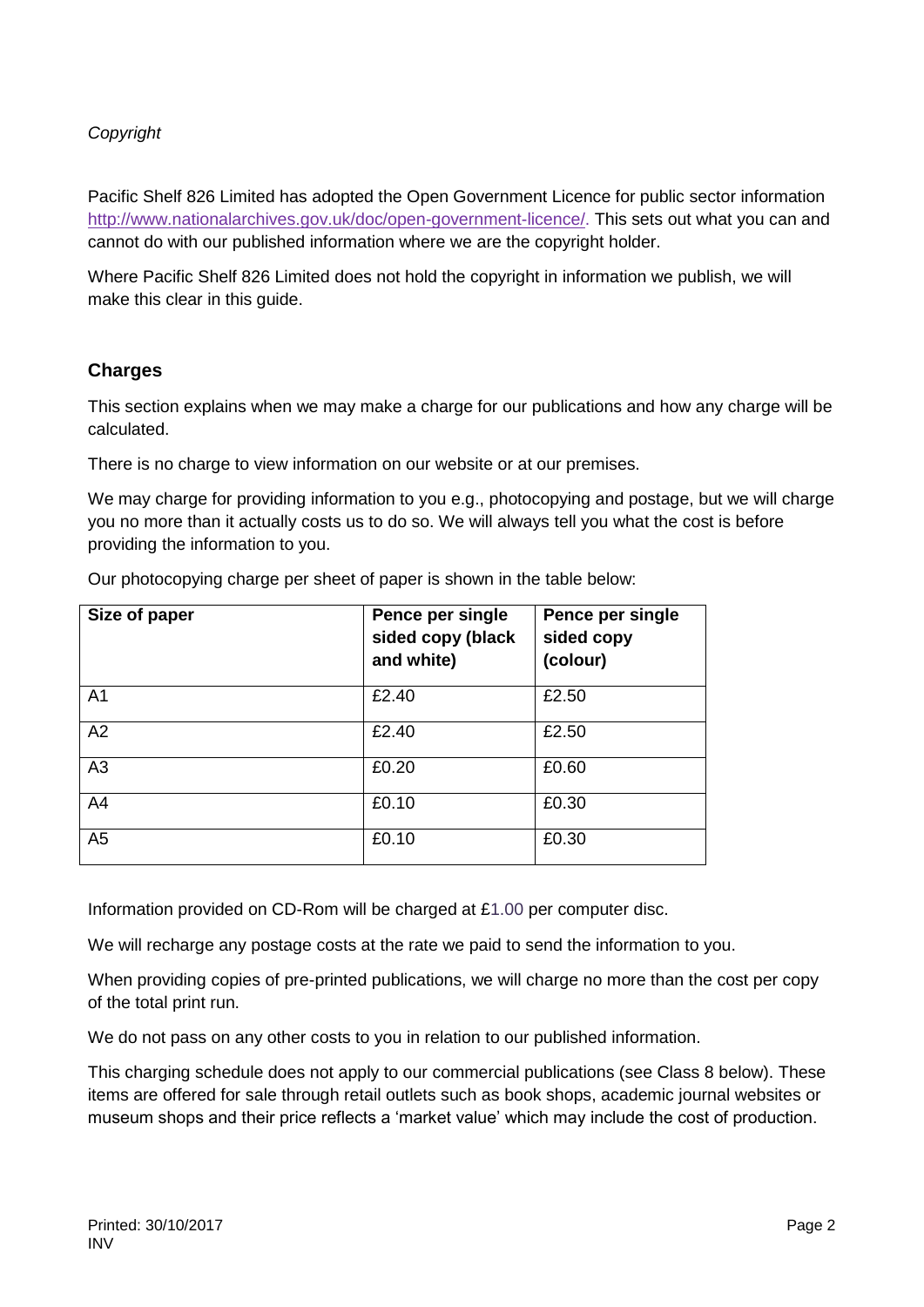# **Contact us**

You can contact us for assistance with any aspect of this publication scheme:

Alan Turpie C/o Midlothian Council Midlothian House Buccleuch Street **Dalkeith** EH22 1DN [Alan.turpie@midlothian.gov.uk](mailto:Alan.turpie@midlothian.gov.uk) 0131 271 3667

We will also be pleased to advise you how to ask for information that we do not publish or how to complain if you are dissatisfied with any aspect of this publication scheme.

#### **The classes of information that we publish**

We publish information that we hold within the following classes. Once information is published under a class we will continue to make it available for the current and previous two financial years.

Where information has been updated or superseded, only the current version will be available. If you would like to see previous versions, you are welcome to make a request to us for that information.

# **CLASS 1: ABOUT PACIFIC SHELF 826 LIMITED**

#### **Class description:**

Information about Pacific Shelf 826 Limited, who we are, where to find us, how to contact us, how we are managed and our external relations

| The information we publish under this class | How to access it                                                           |
|---------------------------------------------|----------------------------------------------------------------------------|
| Memorandum and Articles of Association      | Available for inspection in Midlothian<br>House and extracts in hard copy. |
| Certificate of Incorporation                | Available for inspection in Midlothian<br>House and extracts in hard copy. |
| <b>Register of Members</b>                  | Available for inspection in Midlothian<br>House and extracts in hard copy. |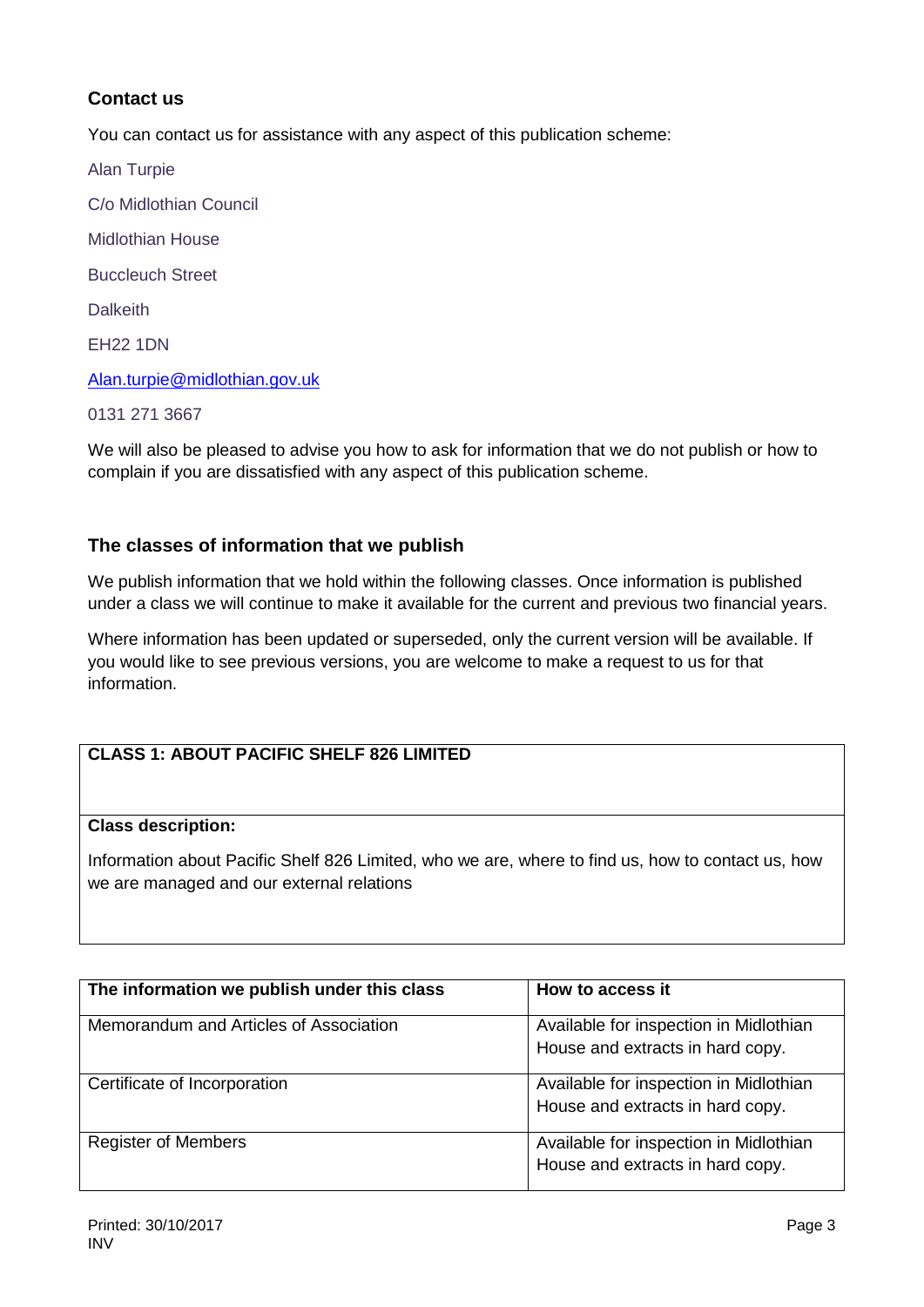| <b>Register of Directors</b>   | Available for inspection in Midlothian<br>House and extracts in hard copy. |
|--------------------------------|----------------------------------------------------------------------------|
| <b>Register of Secretaries</b> | Available for inspection in Midlothian<br>House and extracts in hard copy. |
|                                |                                                                            |
|                                |                                                                            |
|                                |                                                                            |
|                                |                                                                            |
|                                |                                                                            |

# **CLASS 2: HOW PACIFIC SHELF 826 LIMITED DELIVERS OUR FUNCTIONS AND SERVICES**

#### **Class description:**

Information about our work, our strategy and policies for delivering functions and services and information for our service users.

| The information we publish under this class | How to access it                                                           |
|---------------------------------------------|----------------------------------------------------------------------------|
| Directors reports and Financial Statements  | Available for inspection in Midlothian<br>House and extracts in hard copy. |
|                                             |                                                                            |
|                                             |                                                                            |
|                                             |                                                                            |
|                                             |                                                                            |
|                                             |                                                                            |
|                                             |                                                                            |
|                                             |                                                                            |
|                                             |                                                                            |
|                                             |                                                                            |

# **CLASS 3: HOW PACIFIC SHELF 826 LIMITED TAKES DECISIONS AND WHAT IT HAS DECIDED**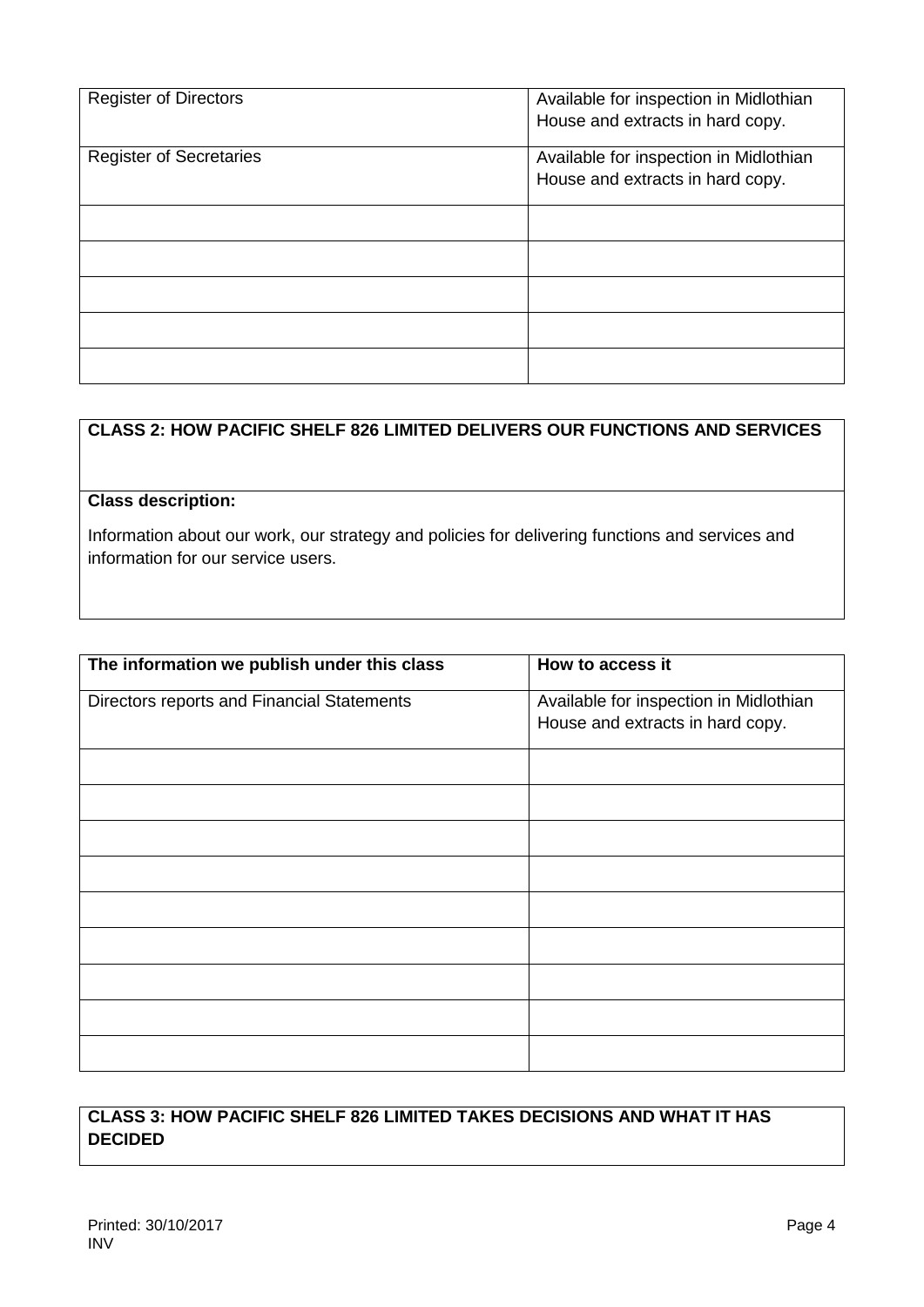# **Class description:**

Information about the decisions we take, how we make decisions and how we involve others

| The information we publish under this class | How to access it                                                           |
|---------------------------------------------|----------------------------------------------------------------------------|
| <b>Minutes of Meetings</b>                  | Available for inspection in Midlothian<br>House and extracts in hard copy. |
|                                             |                                                                            |
|                                             |                                                                            |
|                                             |                                                                            |
|                                             |                                                                            |
|                                             |                                                                            |
|                                             |                                                                            |
|                                             |                                                                            |
|                                             |                                                                            |
|                                             |                                                                            |

# **CLASS 4: WHAT PACIFIC SHELF 826 LIMITED SPENDS AND HOW IT SPENDS IT**

Class description:

Information about our strategy for, and management of, financial resources (in sufficient detail to explain how we plan to spend public money and what has actually been spent.

| The information we publish under this class       | How to access it                       |
|---------------------------------------------------|----------------------------------------|
|                                                   |                                        |
| <b>Directors Reports and Financial Statements</b> | Available for inspection in Midlothian |
|                                                   | House and extracts in hard copy.       |
|                                                   |                                        |
|                                                   |                                        |
|                                                   |                                        |
|                                                   |                                        |
|                                                   |                                        |
|                                                   |                                        |
|                                                   |                                        |
|                                                   |                                        |
|                                                   |                                        |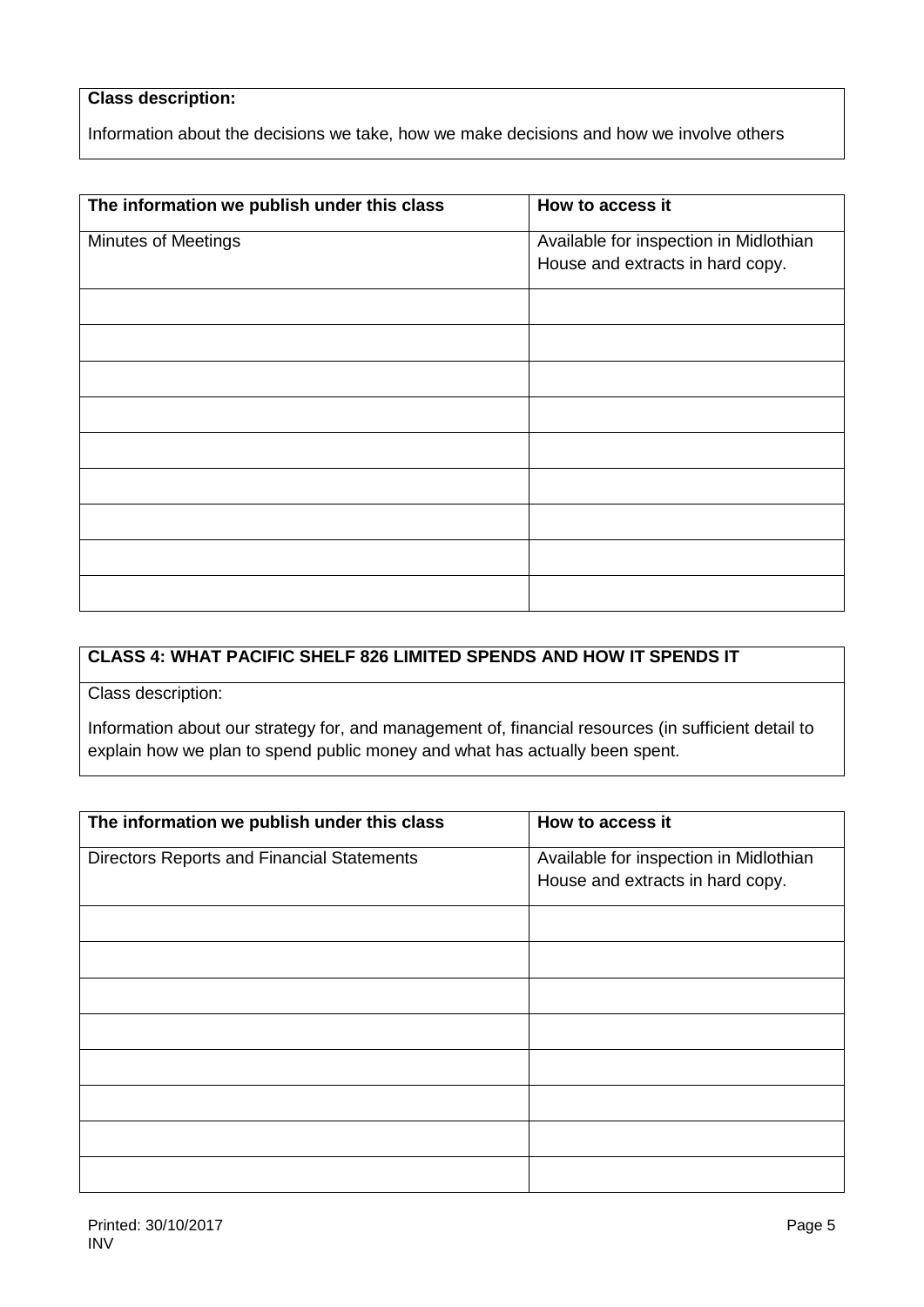### **CLASS 5: HOW PACIFIC SHELF 826 LIMITED MANAGES ITS HUMAN, PHYSICAL AND INFORMATION RESOURCES**

Class description:

Information about how we manage the human, physical and information resources of Pacific Shelf 826 Limited

| The information we publish under this class | How to access it |
|---------------------------------------------|------------------|
| None                                        | N/A              |
|                                             |                  |
|                                             |                  |
|                                             |                  |
|                                             |                  |
|                                             |                  |
|                                             |                  |
|                                             |                  |
|                                             |                  |
|                                             |                  |

### **CLASS 6: HOW PACIFIC SHELF 826 LIMITED PROCURES GOODS AND SERVICES FROM EXTERNAL PROVIDERS**

Class description:

Information about how we procure goods and services, and our contracts with external providers

| The information we publish under this class | How to access it |  |
|---------------------------------------------|------------------|--|
| None                                        | N/A              |  |
|                                             |                  |  |
|                                             |                  |  |
|                                             |                  |  |
|                                             |                  |  |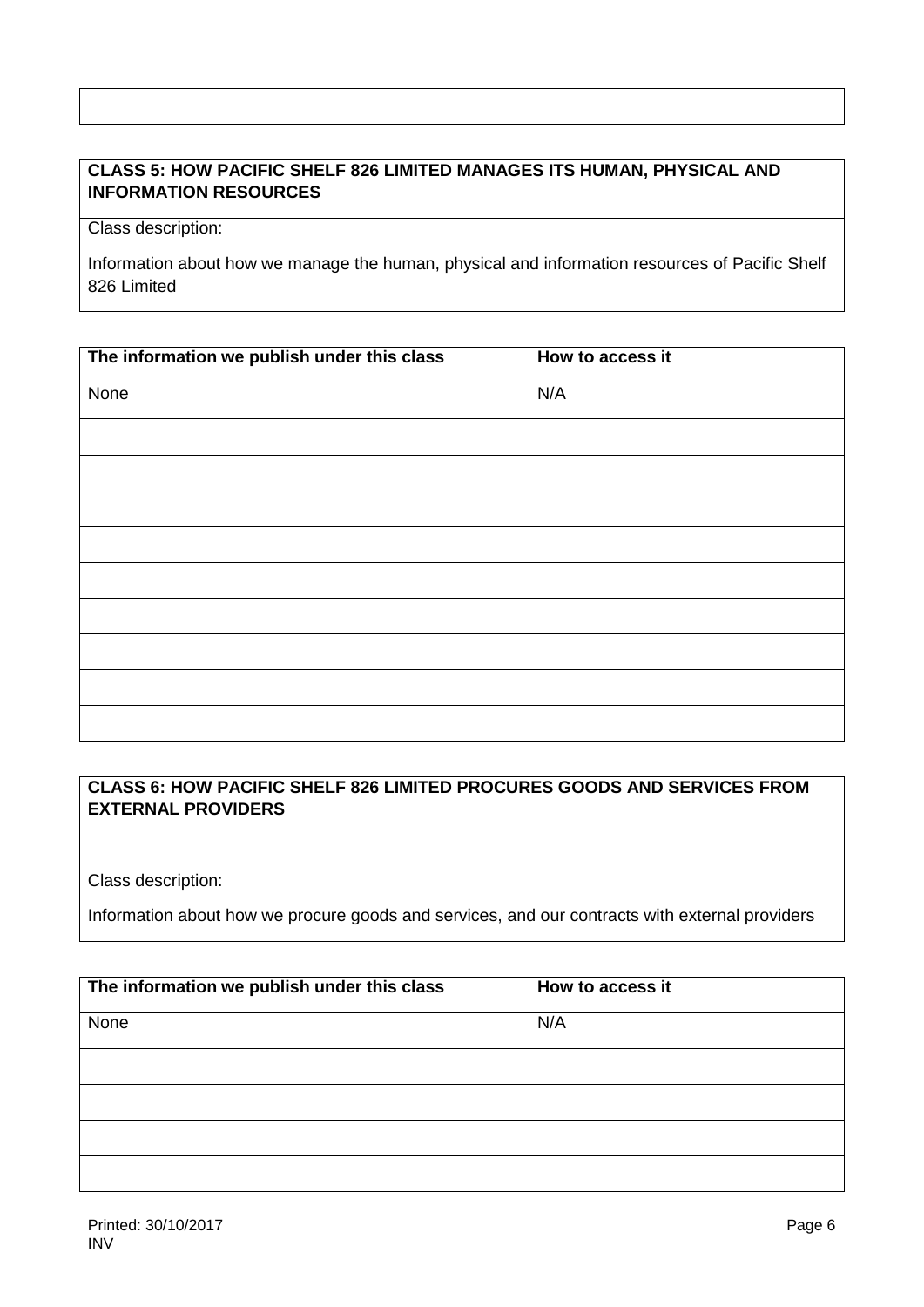# **CLASS 7: HOW PACIFIC SHELF 826 LIMITED IS PERFORMING**

# **Class description:**

Information about how Pacific Shelf 826 Limited performs as an organisation, and how well it delivers its functions and services

| The information we publish under this class | How to access it                       |
|---------------------------------------------|----------------------------------------|
| Directors Reports and Financial Statements  | Available for inspection in Midlothian |
|                                             | House and extracts in hard copy.       |
|                                             |                                        |
|                                             |                                        |
|                                             |                                        |
|                                             |                                        |
|                                             |                                        |
|                                             |                                        |
|                                             |                                        |
|                                             |                                        |
|                                             |                                        |

#### **CLASS 8: OUR COMMERCIAL PUBLICATIONS**

# **Class description:**

Information packaged and made available for sale on a commercial basis and sold at market value through a retail outlet e.g. bookshop, museum or research journal.